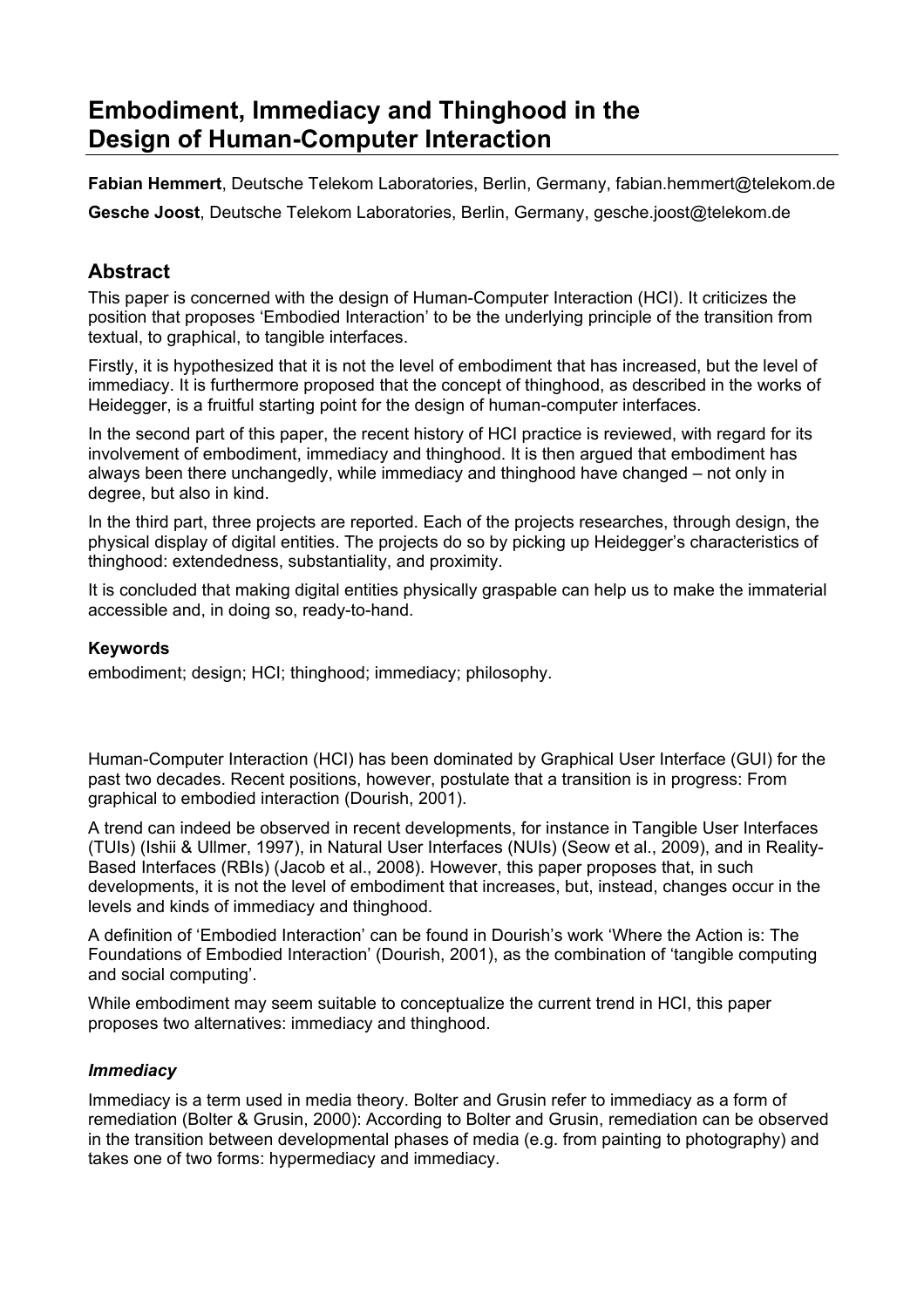'Hypermediacy' refers to the vanishing of content behind a type of media – for example, the vanishing of what can actually be seen on Niépce's first photographs behind what is visible in the second place: the potential of photography as a media itself.

Immediacy, on the other hand, refers to the vanishing of the media behind the content. In the progress of media adoption, a type of media can become, according to Bolter and Grusin, sufficiently integrated into a beholder's experience to allow him to focus on the content.

A similar notion can be found in 20th century existential philosophy. Heidegger coined the term ready-to-hand, for tools that 'become one with us' and thereby vanish in their usage (as compared to present-at-hand). It might be interesting to see parallels between these concepts and Bolter and Grusin's work.

Another Heideggerian term that could be of potential utility in HCI is thinghood, which will be elaborated on in the following section.

#### *Thinghood*

In 'Being and Time' (Heidegger, 1927), Heidegger introduces a set of three characteristics for thinghood. It consists of extendedness, substantiality, and proximity.

#### **Extendedness**

Heidegger notes extendedness to be one central property of thinghood (Heidegger, 1996, p. 96). Malpas adds, with regard to spatiality, that Heidegger uses '(...) space as that realm of extendedness in which a multiplicity of (...) entities [,] can be located' (Malpas, 2007, p. 48). But which other 'realms of extendedness' do exist, if not spatial ones?

He also points to an inherent structure of containment: The 'place' or topos of a thing is thus understood to be the inner surface of the body (where 'body' here means simply the thing in its physical extendedness) within which that thing is enclosed (Malpas, 2007, p. 69).

Malpas points out that 'Heidegger does indeed distinguish between two senses of spatiality  $-$  (...) objective spatiality (…) [and] (…) situatedness (…)'. He continues to elaborate on the latter: '[N]o conception of space as objective will be adequate to the understanding of that situatedness – objective space allows only for standardized 'locations', not for situatedness as such. The result is that we cannot treat situatedness as based in the measurable extendedness, and yet, since situatedness also has a spatiality of its own, we must distinguish between space understood in 'objective' terms and an alternative conception of space, (...) which we can refer to as 'existential.' (Malpas, 2007, p. 79)

'If there is any sense in which the bodily being of being-there is spatial, then, it is in a sense that is secondary to temporality in much the same way as the various modes of spatiality are also secondary. For this reason, Heidegger is unable to give any central place in his analysis to embodiment - indeed, since he has already committed himself to the dependent character of extended spatiality from almost the beginning of his analysis, the body as such simply falls outside the frame of Heidegger's discussion. (...) the body is secondary in the structure of being-there, (...) it threatens to make being-there into something spatial. (...) spatiality also threatens the loss of any sense of the 'there' in the stretched-out dimensionality of pure extendedness' (Malpas, 2007, p. 129).

What Malpas proposes here is that Heidegger's view of extendedness is two-fold: A spatial perspective, and an 'existential', conceptual perspective. The two of these will be taken into consideration when historically reviewing HCI practice for its usage of extendedness.

#### **Proximity**

Citing Heidegger, Malpas defines Proximity as 'simple and immediate presence' (Malpas, 2007, p. 56). He continues: 'The structure of equipmentality establishes, and indeed consists in, an ordering of things and thereby establishes a certain structure of relations in which things are brought into proximity with one another.' What becomes clear here is that no human is required for proximity, merely 'two things'.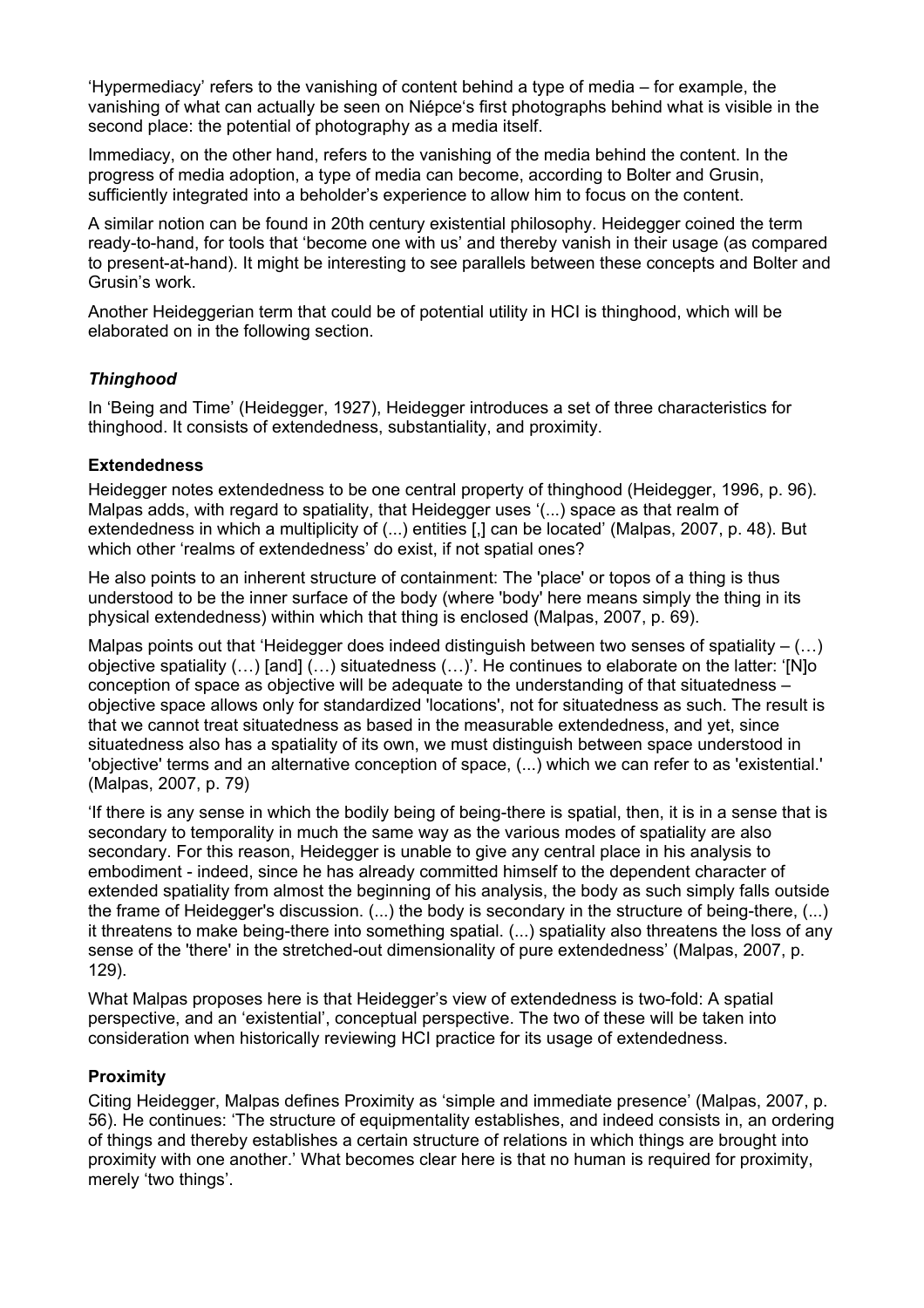Malpas adds: 'However, that structure, although it consists in certain places and regions, does not, as such, establish anything as proximate to Being-there - indeed, that structure does not itself bring any particular 'there' with it. The structure of equipmentality is thus an ordering of things (...).' (Malpas, 2007, p. 85)

Malpas also adds that proximity an inherent facet of 'place' is: 'Occurrence 'in ... proximity' is itself an occurrence in and of place - it is an occurrence that needs no special such 'place' but, is rather the happening of place as such.' (Malpas, 2007, p. 307)

What becomes visible here is that such a review of Heideggerian aspects of Embodiment cannot lead directly to actionable guides to the design of Embodied HCI, but help one to see things from a new perspective.

#### **Substantiality**

Substantiality, after Heidegger, is characterized by Malpas as '(...) the usual conception as tied to material extendedness alone' (Malpas, 2007, p. 260). He also adds the potential of manipulability: '(...) the treatment of the natural world as a source of 'raw material' for human production and as open to human manipulation and control (...)' (Malpas, 2007, p. 281).

If transferred to HCI, the concept of manipulability would be considered the input. As for the corresponding output, Malpas notes for the perceivable presence: 'Heidegger, of course, looks especially to (…) what Aristotle called 'ousia', the really real, the primary being, 'substance'. Heidegger claimed that one of the great breakthroughs in his own thinking was to realize that this Greek understanding of being was based in the prioritization of a certain mode of temporality, namely the present, and so understood the being of things in terms of the 'presence' or 'presencing' of things in the present - in terms of the way they 'stand fast' here and now.' (Malpas, 2007, p. 61)

#### *From Theory to Practice*

The previously reviewed concepts are, by their very nature, abstract and purely theoretical. The preceding part of this work has reviewed these concepts, as they may help us to analyze the paradigms underlying current and past HCI through a new analytical lens.

The following part of this paper will do so: It is a historical analysis of HCI practice, analyzing the involved characteristics of embodiment, immediacy, and thinghood.

The last part of this work is an investigation of how we could interact with digital contents in the future in a more immediate way. As the means of investigation, we propose a Research through Design approach. This seems worthwhile, as the target field is dominated by interplay of theory, bodies and artefacts. Producing concrete artefacts that represent abstract theories may prove to be a suitable means to learn how human-computer interaction could be designed in the future, and if immediacy is a valuable model for this endeavour.

# **Embodiment, Immediacy and Thinghood in HCI Practice**

In this section, we will review the practice of HCI in different developmental stages of the past decades: Command-Line Interfaces, Graphical User Interfaces, and Tangible User Interfaces. Each stage will be analyzed for its characteristics of

- *Embodiment* (Dourish, 2001),
- *Immediacy* (Bolter & Grusin, 2000), and
- *Thinghood* (Heidegger, 1927).

#### *Command-Line Interfaces*

In Command-Line Interfaces (CLIs), digital content is interacted with through textually articulated commands and responses. The primary input is the keyboard; the primary output is a text-based display.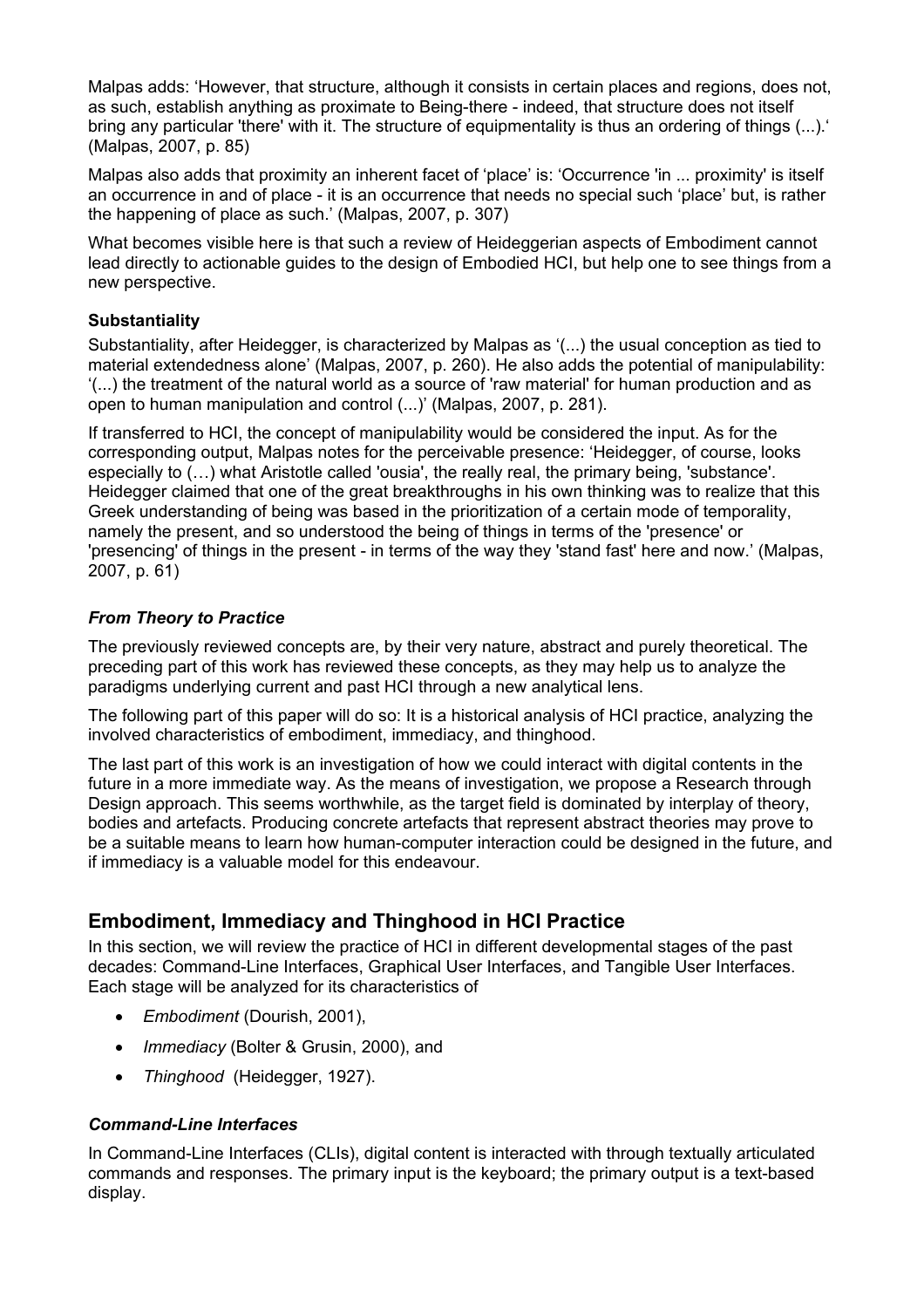#### **Embodiment in Command-Line Interfaces**

Working with computers that utilize CLIs is a physical activity. Content is manipulated through physical buttons, and work occurs often in social context. It may be argued that digital content is not physically represented, but that does not affect the physicality of the keyboard. This media, the keyboard, is even *ready-to-hand* after having used it for a sufficient amount of time: Command-Line Interfaces draw on embodied skills.

#### **Immediacy in Command-Line Interfaces**

Digital content in CLIs is displayed on a screen, in written, textual form. This style of output matches the manipulatory input: *Written* commands, regardless of the type of digital content at hand. For instance, a car traffic simulation would have to be programmed into the system textually, and result in number results, rather than rich graphical results (e.g. a map, or a graphic chart). Text is the mediator, which may be useful in some cases, but inappropriate and cumbersome in others.

#### **Thinghood in Command-Line Interfaces**

Most digital content in CLIs is displayed *virtually* and *mediatedly.* They may retain their substantiality, extendedness and proximity, but none of these properties is directly available to users in any interactions. Users have to interpret the verbal descriptions: CLIs thereby operate on the level of *described* things.

#### *Graphical User Interfaces*

In Graphical User Interfaces (GUIs), digital content is accessed through graphical and textual items on different representational levels. It is manipulated through mouse and keyboard interactions.

#### **Embodiment in Graphical User Interfaces**

Interacting with GUIs is predominantly shaped through interacting through a mouse. A keyboard may be involved, too, but for clarity reasons, we will focus on the mouse here. A mouse inherently picks up on embodied skills: Spatiality and pressure (as in clicking). Also, interaction often occurs in social contexts – people have learned to cope with the fact that a mouse is a single-user device. GUI Interaction is embodied, and can, similar to the CLI, become ready-to-hand just through sufficient practice.

#### **Immediacy in Graphical User Interfaces**

Digital contents are represented graphically in GUIs. This leaves more room for representational styles than the CLI does: Things can be represented iconically, symbolically, or indexically (Peirce, Houser, & Kloesel, 1998). Interpreting these signs can be much easier than interpreting textual representations, and so can be manipulating them: Changing the size of a digital object can be achieved through pointing to its edge with the cursor, mediated through the mouse, grasping it, mediated through the mouse button, and altering it through a respective movement. The interaction is still mediated, but less mediated than in the CLI: Representation and Manipulation occur in the same space, virtual graphics, even though through tools (like mice) that make this space accessible for users.

#### **Thinghood in Graphical User Interfaces**

Digital content in GUIs is displayed *virtually* on a screen, but can be displayed in more *immediate* forms: Images. Thereby, they gain thinghood on the levels of *extendedness*, *substantiality* and *proximity* – represented in virtual space, on a screen*.* GUIs operate on the level of *depicted* things.

#### *Tangible User Interfaces*

In Tangible User Interfaces (TUIs), digital content is physically manifest, and thereby physically manipulated and perceived.

#### **Embodiment in Tangible User Interfaces**

TUIs draw on embodied skills: They represent digital contents physically, and often also react to physical input. This display and manipulation can occur socially accessible in the real world. It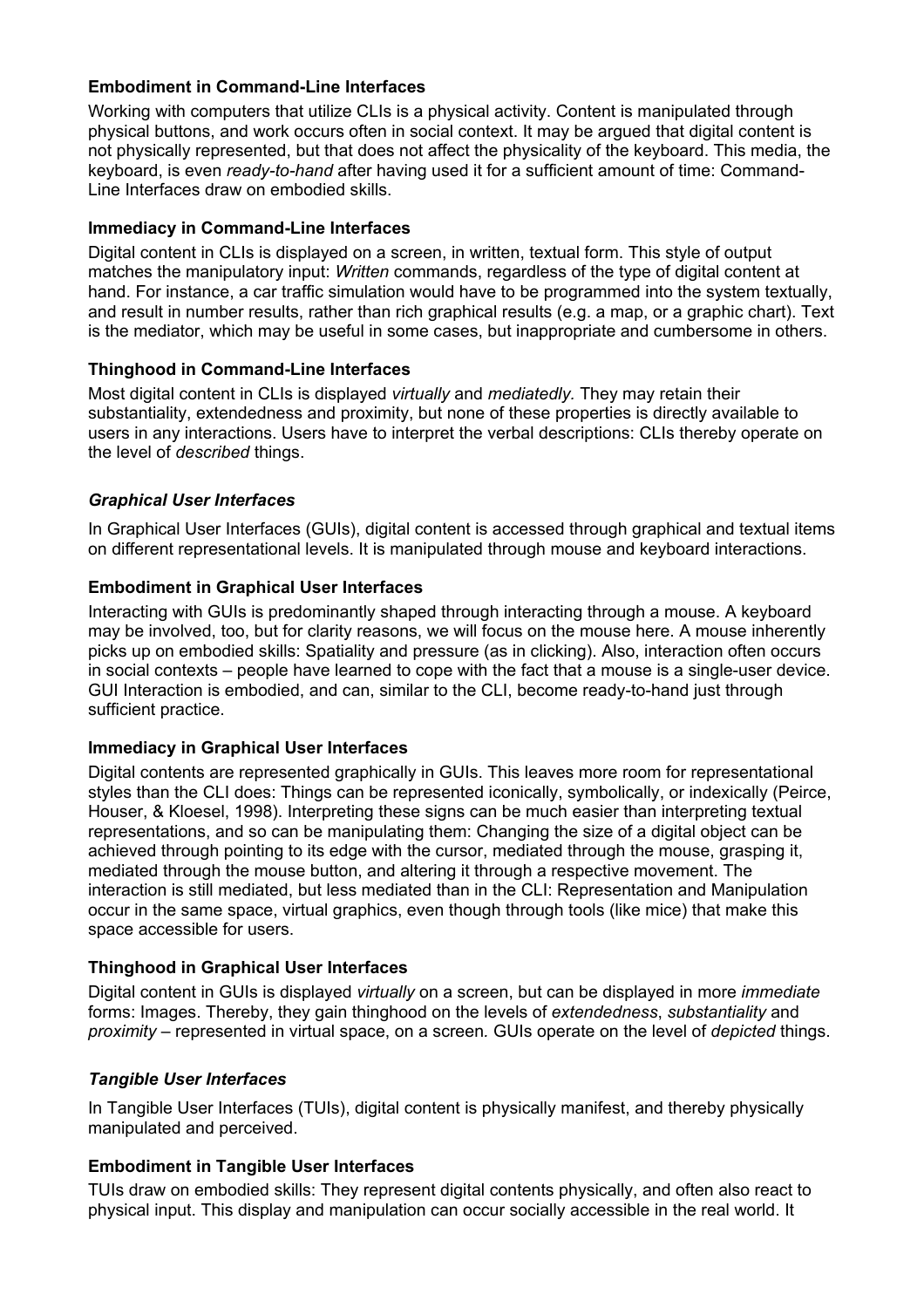should be noted that almost every user interface hardware, including mouse and keyboard, is necessarily tangible, as it needs to allow manual interaction.

#### **Immediacy in Tangible User Interfaces**

TUIs have the potential to map input and output closely together, which makes interacting with their digital inner a seemingly analogue activity. Here, the term *immediacy* seems to describe particularly well what occurs to the user: Physical representations can be manipulated physically, directly, leading to changes in the digital layer.

#### **Thinghood in Tangible User Interfaces**

In his paper 'Tangible Bits' (Ishii & Ullmer, 1997), which is considered the starting point of TUIs, Ishii draws on Heidegger to explain the possible benefits of the TUI paradigm. Indeed, the characteristics of things proposed by Heidegger can be observed in many TUIs: physical *extendedness*, physical *substantiality*, and physical *proximity*.

TUIs operate on the level of *physical* things.

#### *Summary*

Comparing the historical phases of HCI, from CLIs to GUIs and TUIs, the level of embodiment has not changed: All human-computer interaction is both physical, as computers necessarily are, and social, as humans always have been.

Immediacy, however, seems to have increased. The styles of textual, graphical and physical representation bring digital contents more closely to us. They also foster the coincidence of input and output (Ishii & Ullmer, 1997), which makes interacting with them a seemingly *direct* experience.

Thinghood also provides an interesting view on things: All interactions operate, necessarily, on some level of thinghood. The level of CLIs is the level of *de-scribed* things, the level for GUIs is the level of *de-picted* things, and for TUIs, it is the level of *physical* things. The prefix 'de-' suggests that the -*picting* and *–scibing* originate in something: The object itself. It may be well possible that the physical representation of the TUI is more direct, as it is by no means 'de-materialized', but rather the contrary, *material*.

#### **Making Digital Content Graspable**

Heideggerian thinghood is increasingly prominent in Tangible User Interfaces. It might be interesting to see if the Heideggerian concepts can help us to make digital contents more ready-tohand.

To investigate this matter, we present three projects from our research that have taken different steps to make immaterial digital content, as a first step towards readiness-to-hand, present-athand.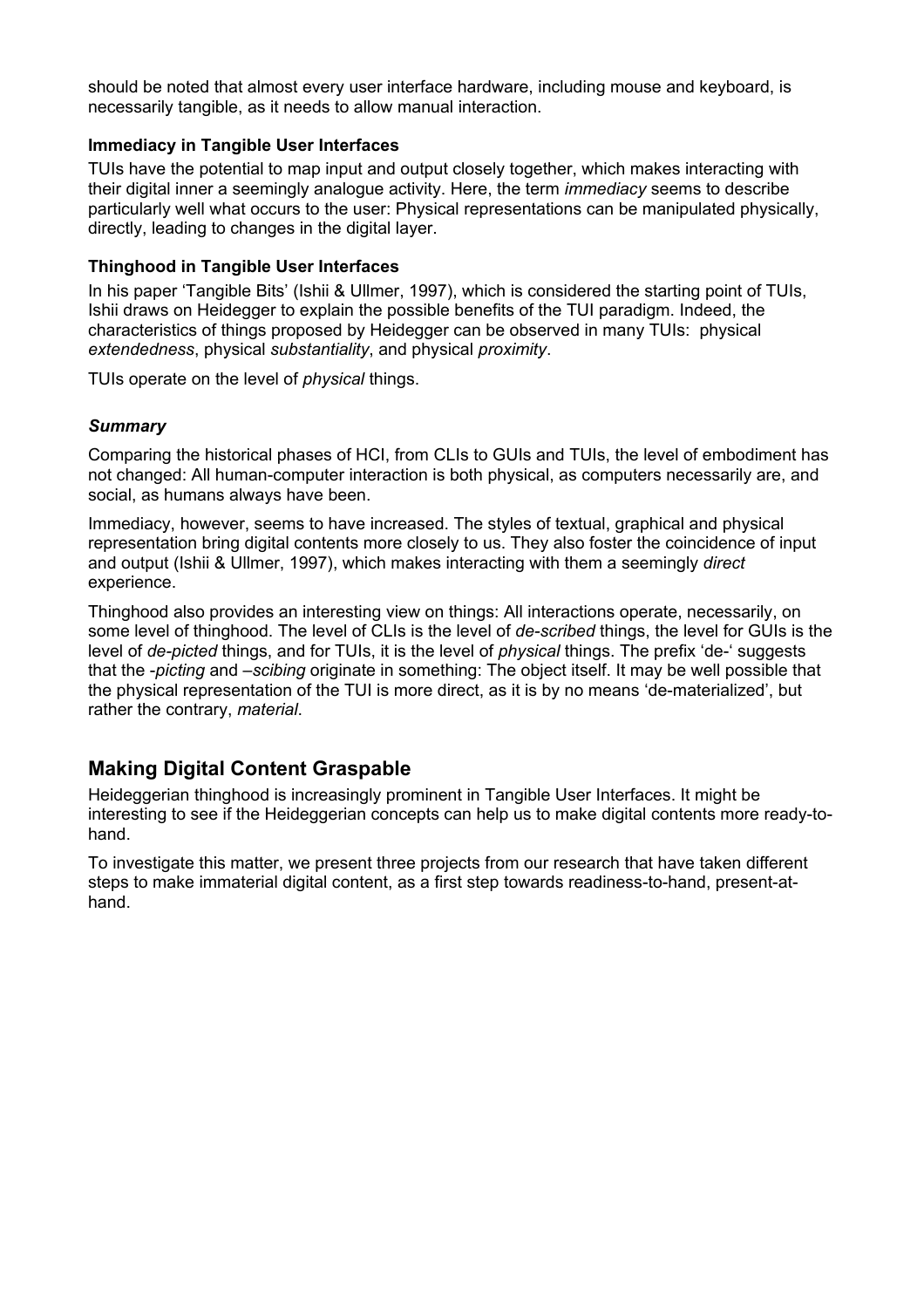#### *Substantiality: Weight-Shifting Mobiles*



Fig. 1: The Weight-Shifting Mobiles prototype.

In this project, weight is considered a physical pendant of *substantiality*. The mobile phone developed here is able to shift its centre of gravity by moving an iron mass on its inside.

Users appreciated the fact that they were now able to 'feel' the digital content. They were able to estimate the weight's position on the device's inside at a considerable niveau of accuracy, and enjoyed the subtleness of the approach (Hemmert, Hamann, Löwe, Zeipelt, & Joost, 2010b).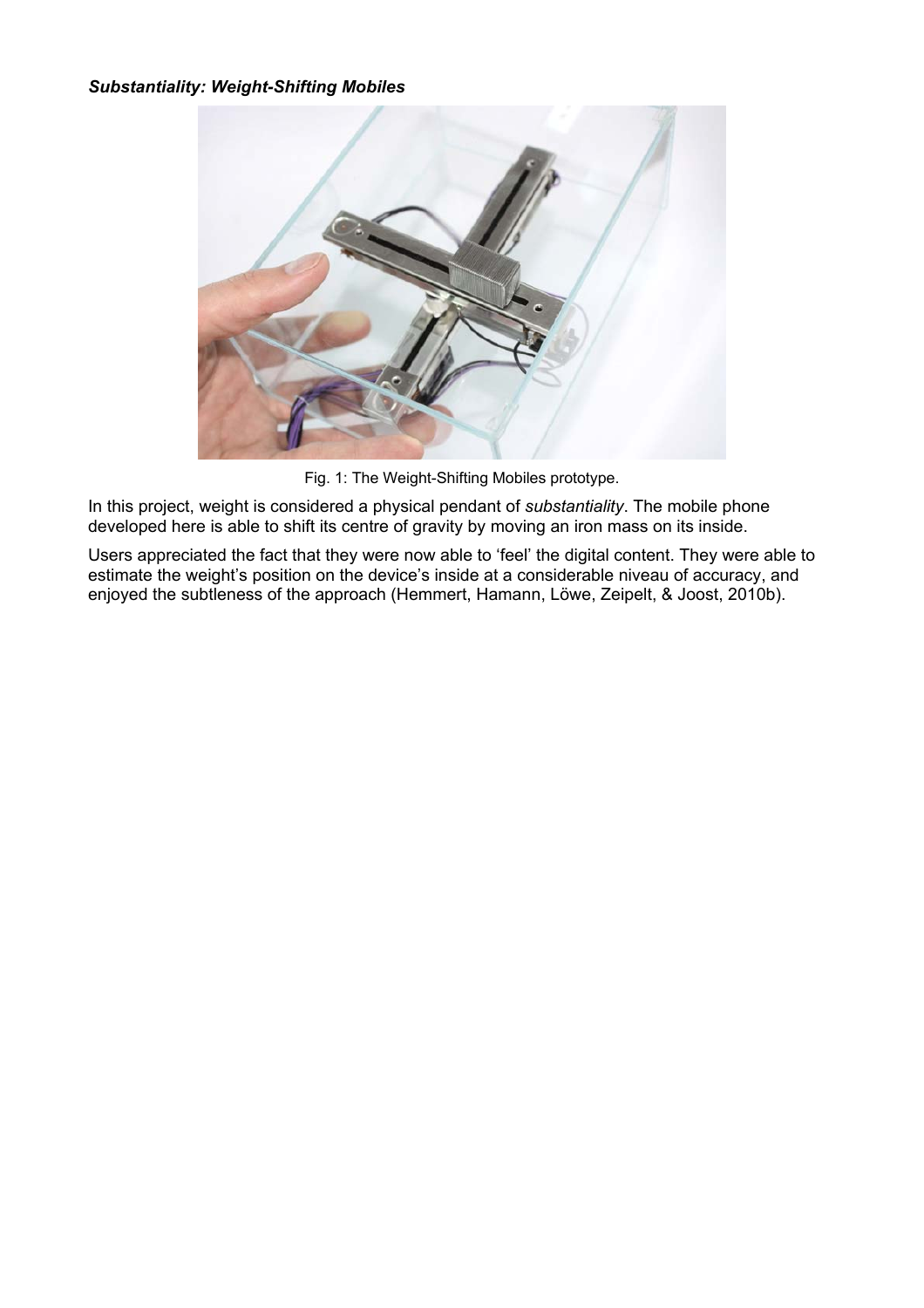#### *Extendedness: Shape-Changing Mobiles*



Fig. 2: The Shape-Changing Mobiles prototype.

In this project, a deformation of a mobile phone's case is investigated as for its utility as a display for digital contents. In this example, immaterial digital entities are represented through physical volume: *extendedness*. For instance, digital items that are off the screen of the mobile phone can be displayed through a thickening of its casing toward the respective edge.

Users intuitively understood the mapping, and appreciated the leveraging of their hands sensitivity, rather than being visually overloaded even more (as they often experienced it in GUIs) (Hemmert, Hamann, Löwe, Zeipelt, & Joost, 2010a).



#### *Proximity: Ambient Life*

Fig. 3: The Ambient Life prototype.

This project operates on another level. It proposes a metaphor for digital content: life. The project investigates signs of life like breath and pulse as a means of display for the inner state of a mobile phone. For instance, the phone can be 'calm' when no calls have been missed, no new text messages have arrived, and the battery level is sufficient. It switches to 'excited' mode as soon as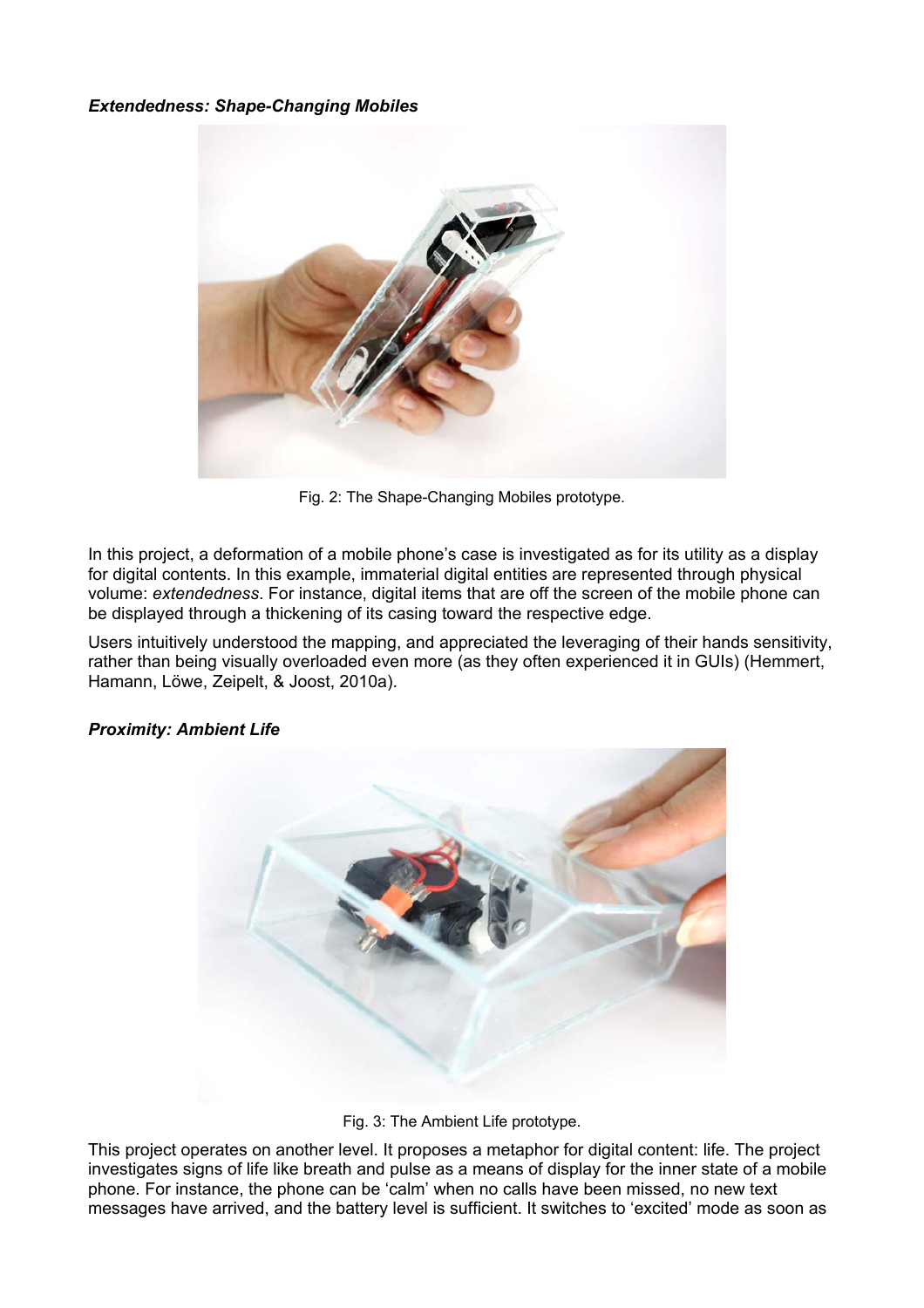it needs the user's attention. This metaphor draws on our perception of living beings, and also exaggerates the already close relationship between user and mobile phone: It explores the role of *proximity*.

Users typically fell into one of two groups, with the first group being attracted by the 'cuteness' of the system, and the second group being disgusted – an interesting circumstance, as the simulation caused reactions that would normally occur as reactions to animals, and not as reactions to phones (Hemmert, 2008).

### **Conclusion**

The three projects presented here investigate the three characteristics of *thinghood* proposed by Heidegger; Users generally appreciated the directness of these approaches. However, such physical displays seem to be generally limited in their communicative bandwidth: They are often only one- or two-dimensional, being able to display only a small number of data points. The richness of these displays does not lie in the number of things they can display, but in the quality of the few things that can be displayed.

The means of this investigation, *research through design*, have shown their strength in order to make abstract concepts manifest, experiential and situated in both the researchers' and the users' life-world.

We conclude that *thinghood* is a fruitful source of *inspiration for the design* of *immediate* interaction. A physical body in a social world is our medium to interact with computers, which is the reason why HCI is, as it always has been, embodied.

## **References**

Bolter, J., & Grusin, R. (2000). Remediation: Understanding New Media: The MIT Press.

Dourish, P. (2001). Where the Action Is: The Foundations of Embodied Interaction: {The MIT Press}.

Heidegger, M. (1927). Sein Und Zeit.

Heidegger, M. (1996). Being and Time: Blackwell Publishers.

Hemmert, F. (2008). Ambient Life: Permanent Tactile Life-like Actuation as a Status Display in Mobile Phones. Paper presented at the UIST '08: Adjunct Proceedings of the 21st annual ACM symposium on User Interface Software and Technology (Monterey, California, USA, October 20 - 22, 2008).

Hemmert, F., Hamann, S., Löwe, M., Zeipelt, J., & Joost, G. (2010a, April 10-15). Shape-Changing Mobiles: Tapering in Two-Dimensional Deformational Displays in Mobile Phones. Paper presented at the CHI '10: Extended Abstracts on Human Factors in Computing Systems, Atlanta, Georgia, USA.

Hemmert, F., Hamann, S., Löwe, M., Zeipelt, J., & Joost, G. (2010b, April 10-15). Weight-Shifting Mobiles: Two-Dimensional Gravitational Displays in Mobile Phones. Paper presented at the CHI '10: Extended Abstracts on Human Factors in Computing Systems, Atlanta, Georgia, USA.

Ishii, H., & Ullmer, B. (1997). Tangible Bits: Towards Seamless Interfaces between People, Bits and Atoms. Paper presented at the CHI.

Jacob, R., Girouard, A., Hirshfield, L., Horn, M., Shaer, O., Solovey, E., et al. (2008). Reality-based interaction: a framework for post-WIMP interfaces. Paper presented at the CHI '08: Proceeding of the twenty-sixth annual SIGCHI conference on Human factors in computing systems, Florence, Italy.

Malpas, J. (2007). Heidegger's Topology: Being, Place, World: The MIT Press.

Peirce, C., Houser, N., & Kloesel, C. (1998). The Essential Peirce: Selected Philosophical Writings, 1893-1913: Indiana University Press.